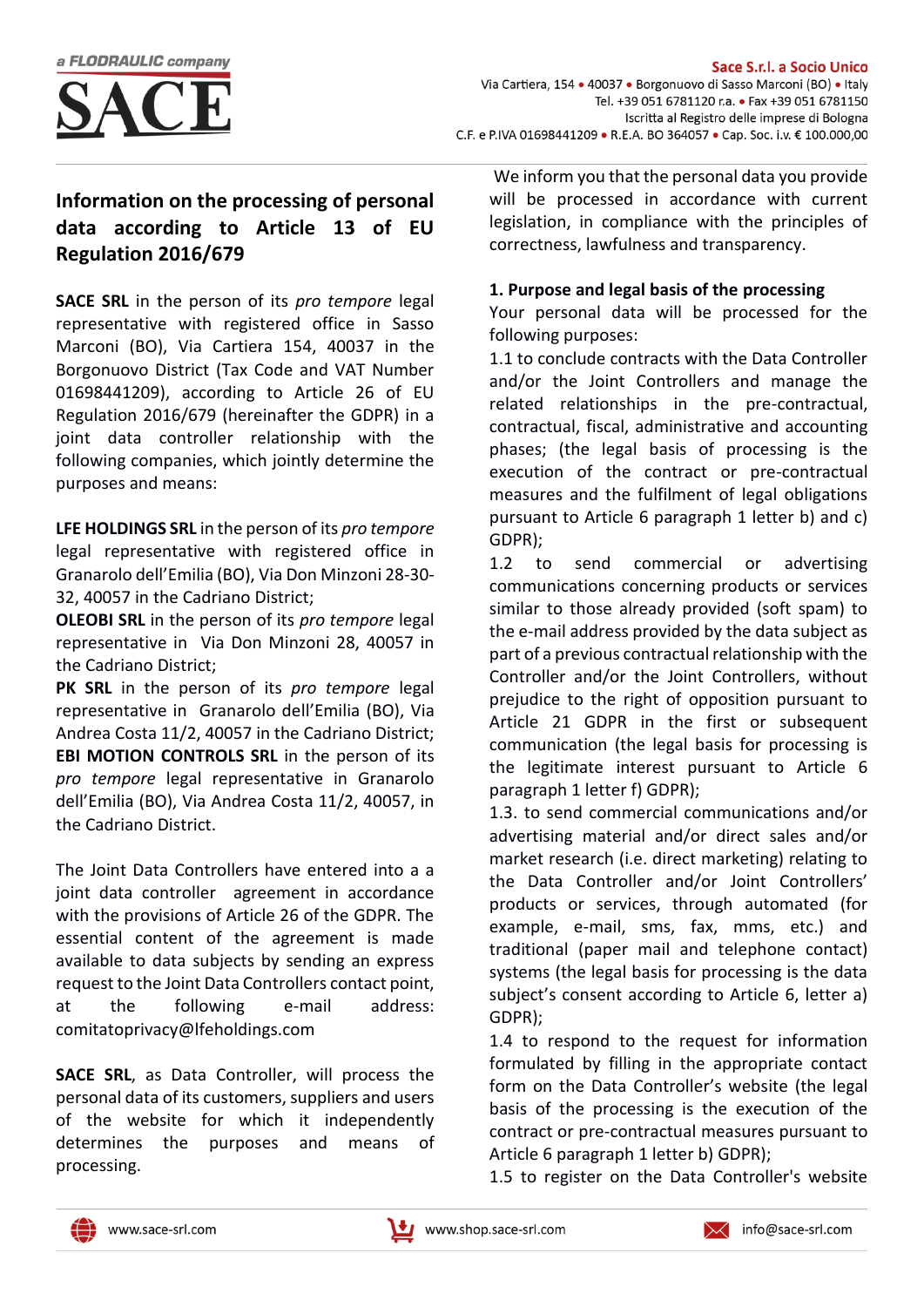

(the legal basis for processing is the data subject's consent pursuant to Article 6 letter a) of the GDPR);

1.6 to register to the group's newsletter to stay up to date on the Joint Data Controllers' initiatives, products and services (the legal basis for processing is the consent according to Article 6, letter a) GDPR);

1.7 to manage disputes and any disputes that may arise in the execution of relations with Your (the legal basis of the processing is the legitimate interest pursuant to Article 6, paragraph 1, letter f) GDPR).

# **2. Processing methods and data retention period**

Data processing will be carried out by means of the operations indicated in Article 4 No. 2 GDPR in manual form and through IT and telematic tools.

Your personal data will be processed by applying security, technical and organisational measures that guarantee a level of security appropriate to the risk, taking into account the state of the art and cost to implement such measures, in accordance with the provisions of current legislation on personal data, as well as in compliance with the Italian Data Protection Authority's provisions and within the limits of the provisions of Article 5 of the GDPR.

Data retention is limited to the time necessary to achieve the purposes for which the data was collected, except for the mandatory ones which are kept within the limits of the law.

In particular, for the purposes referred to in Article 1.1, the data will be kept for 10 years from the termination of the contract, except for the interruption of the requirement (Article 2946 of the Italian Civil Code). For direct marketing purposes referred to in Articles 1.2. and 1.3, personal data will be kept for no more than 24 months from their acquisition, without prejudice to the right of opposition in case of soft spam (Article 1.2.) and the revocation of consent given by the data subject (Article 1.3).

For the purposes referred to in Article 1.4 for the time necessary to process the request.

For the purposes referred to in Articles 1.5 and 1.6 the data will be kept until the Data Subject exercises the right of revocation of consent.

For the purposes referred to in Article 1.7 for the time strictly necessary for this purpose and, in any case, no later than the applicable limitation periods.

### **3. Recipients of the processing**

The personal data may be made accessible to the Data Controller and/or Joint Controllers' employees and/or collaborators in their capacity as people authorised to process the data who are adequately instructed for this purpose.

The data may be communicated to external subjects for the obligations imposed by the legislation or for a correct execution of the contractual relationship. These subjects will process the data as independent data controllers, or as data processors, duly appointed in accordance with current legislation (depending on the role they play in relation to the processing): for example, to social security, welfare and insurance institutions, trade associations, tax and labour offices, other companies of the group, professional legal, commercial, tax assistance offices, auditing firms, banks and credit institutions.

# **4. Nature of the provision**

The communication of data is mandatory to fulfil contractual and legal obligations and, therefore, any refusal to provide them, in whole or in part, makes it impossible to execute the contractual relationship with you in all its phases.

The communication of data for other purposes is optional and, therefore, any refusal to provide your data will only make it impossible to use the services shown on the Data Controller's website such as subscribing to the group newsletter or requesting information through the contact form, and to receive commercial and/or advertising communications for direct marketing purposes, in the manner indicated above.

With reference to direct marketing activities, we



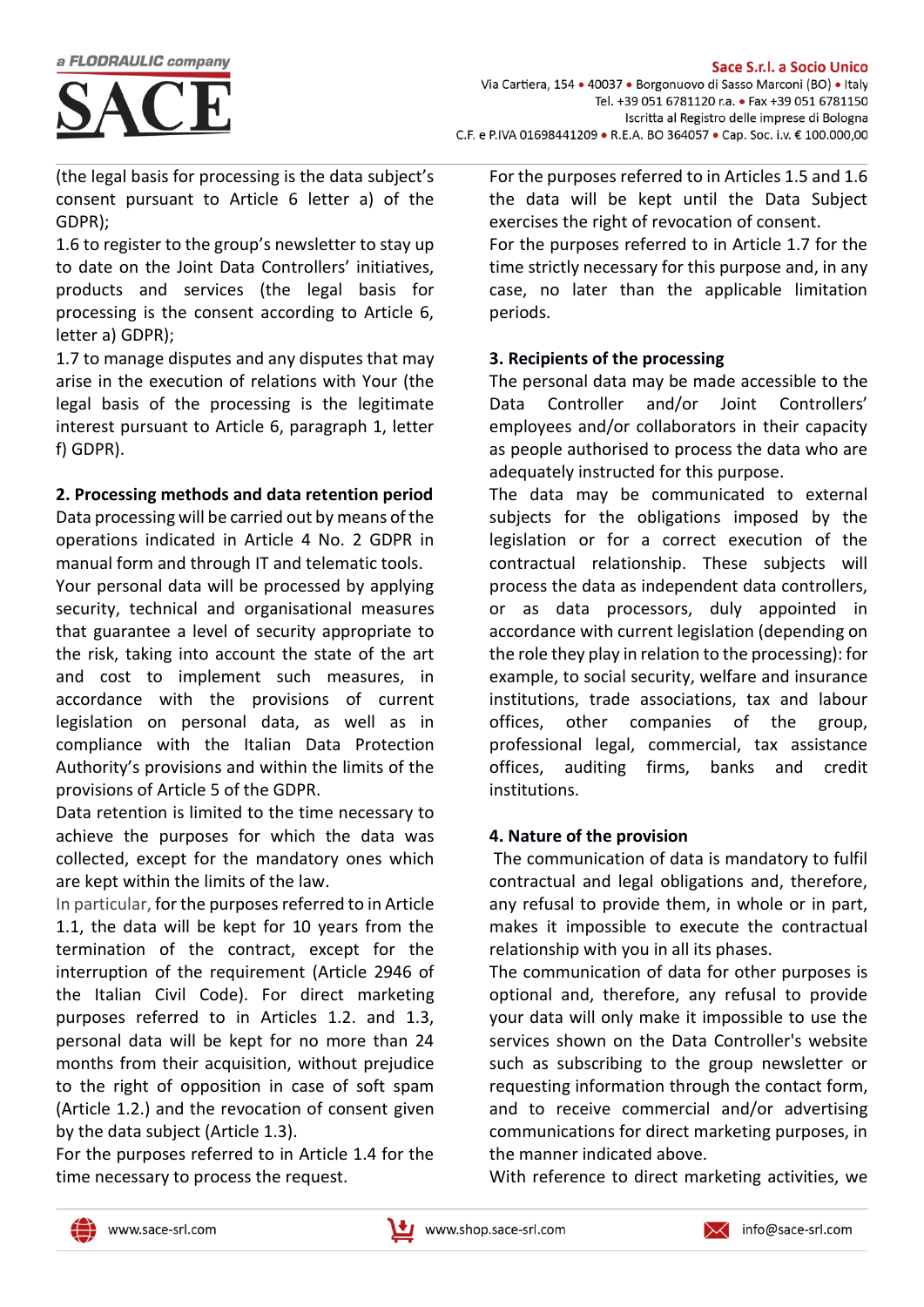#### a FLODRAULIC company



remind you that you can exercise, even subsequently, the right to object to the processing of data for this purpose (in the case of soft spam) and the data will no longer be processed for this purpose, or revoke the consent given, in the manner indicated in section 7 below. We also remind you that when the processing of your data is based on consent, the provision is optional and you can revoke the consent given at any time in the manner indicated in paragraph 7 below.

#### **5. Transfer of data abroad**

Your data will not be transferred to third countries countries outside the European Union or to international organisations. If for technical and/or operational reasons or for the execution of the contract it is necessary to make use of subjects located outside the European Union, we inform you that the data will be transferred outside the EU in compliance with applicable legal provisions, or, will be carried out by virtue of the existence of an adequacy decision by the European Commission, in the absence of the same, on the basis of the adequate guarantees provided pursuant to Articles 46 or 47 of the GDPR (e.g. signing of the "standard clauses" of data protection adopted by the European Commission) or if there is a derogation pursuant to Article 49 of the GDPR.

#### **6. The Data Subject's rights**

In your capacity as data subject, you may exercise the rights provided for under Articles from 15 to 22 GDPR at any time

In particular, you may:

access your personal data, obtaining evidence of the purposes pursued by the data controller, the categories of data involved, the recipients to whom they may be communicated, the applicable retention period, the existence of automated decisionmaking processes, including profiling, and, at least in such cases, significant information on the logic used, as well as the importance and possible consequences for the data subject, if not already indicated in the text of this Privacy Policy;

- obtain without delay the correction of inaccurate personal data concerning you;
- in the cases provided by the law, obtain the deletion of data;
- obtain the limitation of the processing or oppose it, when admitted based on the legal provisions applicable to the specific case;
- in the cases provided for by law, request the portability of the data you have provided to the data controller, i.e. to receive them in a structured format, commonly used and readable by an automatic device, and also request to transmit such data to another data controller, if technically feasible;
- where deemed appropriate, lodge a complaint with the Italian Data Protection Authority (see Article 77).
- In particular, the following rights are recognised: Article 15 - *"The Data Subject's Right to access"*, 16 - *"Right of rectification"*, 17 - *"Right to cancellation"*, 18 - *"Right to limit the processing"*, 19 - *"obligation to notify in case of rectification or cancellation of personal data or limitation of processing"*, 20 -*"Right to data portability"*, 21 -*"Right to object"*, 22 - *"Automated decision-making process relating to natural persons, including profiling"* of the GDPR within the limits and under the conditions provided for by Article 12 GDPR.

In general, we remind you that for the processing of personal data for which the legal basis is consent, this may be revoked at any time, without prejudice to the lawfulness of the processing based on the consent given before the revocation.

#### **7. Procedures for exercising rights**

The data subject may exercise their rights towards and against each Joint Data Controller.

in exercising the rights, the Data Subject can contact **SACE SRL**, Via Cartiera 154, 40037 in the Borgonuovo district, Sasso Marconi (Bo), by sending a written communication to the